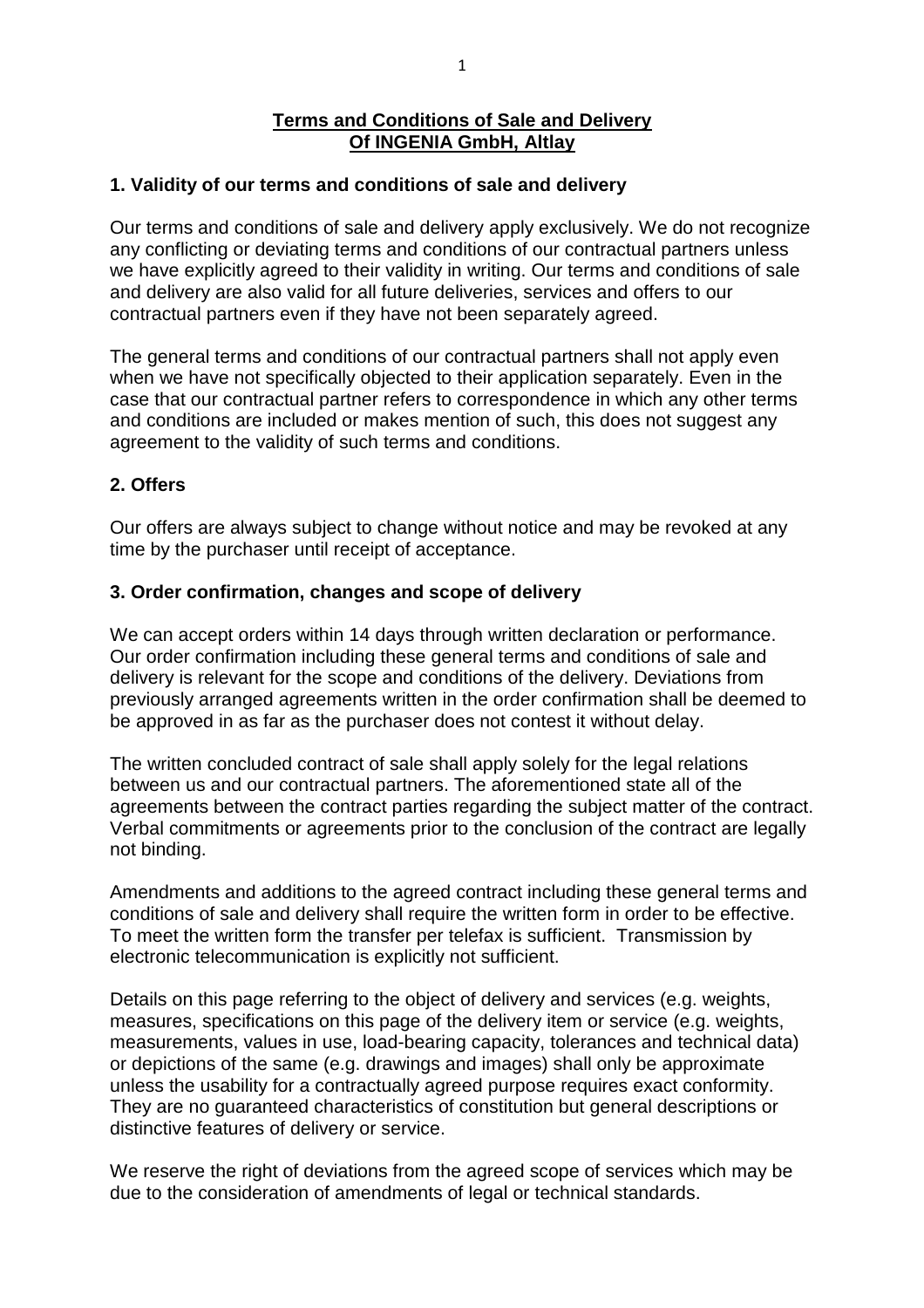Requests for amendments of the part of the contractual partner regarding the content of the services to be provided subsequent to the conclusion of the contract (e.g. refitting or extension work) can only be taken into consideration within the framework of our operational capacity and are subject to additional payment according to our separate offer or to our valid price list at the time of the acceptance of the request for amendments.

# **4. Industrial Property Rights**

We reserve all ownership and copyrights with respect to all drawings, images or any other documents which the contractual partner received prior to conclusion of the contract. Such documents shall not be copied or disclosed to any third parties without our prior written approval. Unless otherwise explicitly agreed we are not obliged to verify the correctness of the information or materials supplied to us by our customers. We are not liable for infringements of industrial property rights of third parties when producing machines according to the specifications, drawings or sketches of our customer. Should third parties assert a claim against us in this regard, the contractual partner shall be obliged to indemnify us from these claims including all necessary costs incurred due to this infringement. Each contractual partner shall inform the other partner immediately in writing should such claims be made against him due to the violation of such property rights.

In the case of a violation of industrial property rights or copyrights of third parties the contractual partner shall duly modify or exchange the object of delivery according to our choice on his account so that it no longer infringes any third party rights but so that the object supplied continues to fulfil its contractually agreed functions, or procure the right or use for us by concluding a licence contract. Should this not be performed within a reasonable period of time we shall be entitled to rescind the contract.

# **5. Prices**

Our prices are net in Euros without current valid VAT. If not otherwise agreed, our prices are quoted ex works and subject to confirmation and do not include packaging, transport, transportation insurance, possible customs and taxes and other public duties, installation and commissioning. We reserve the right to calculate the valid prices for the day of delivery in the case that delivery takes place later than four months after confirmation of order. This applies in particular when after conclusion of contract the material prices, labour costs or any other cost factor increase, or any other circumstances for which we are not responsible make production or distribution become more expensive.

## **6. Terms of Payment**

If not otherwise agreed payment shall be made in cash without any deductions as follows:

- a. For amounts  $< 5.000.00 \in$ : Within 8 days with 2 % discount on goods Within 21 days without deductions
- b. For amounts  $> 5,000.00 \in$ : 40 % of delivery value on order 60 % of delivery value on our notification of readiness for dispatch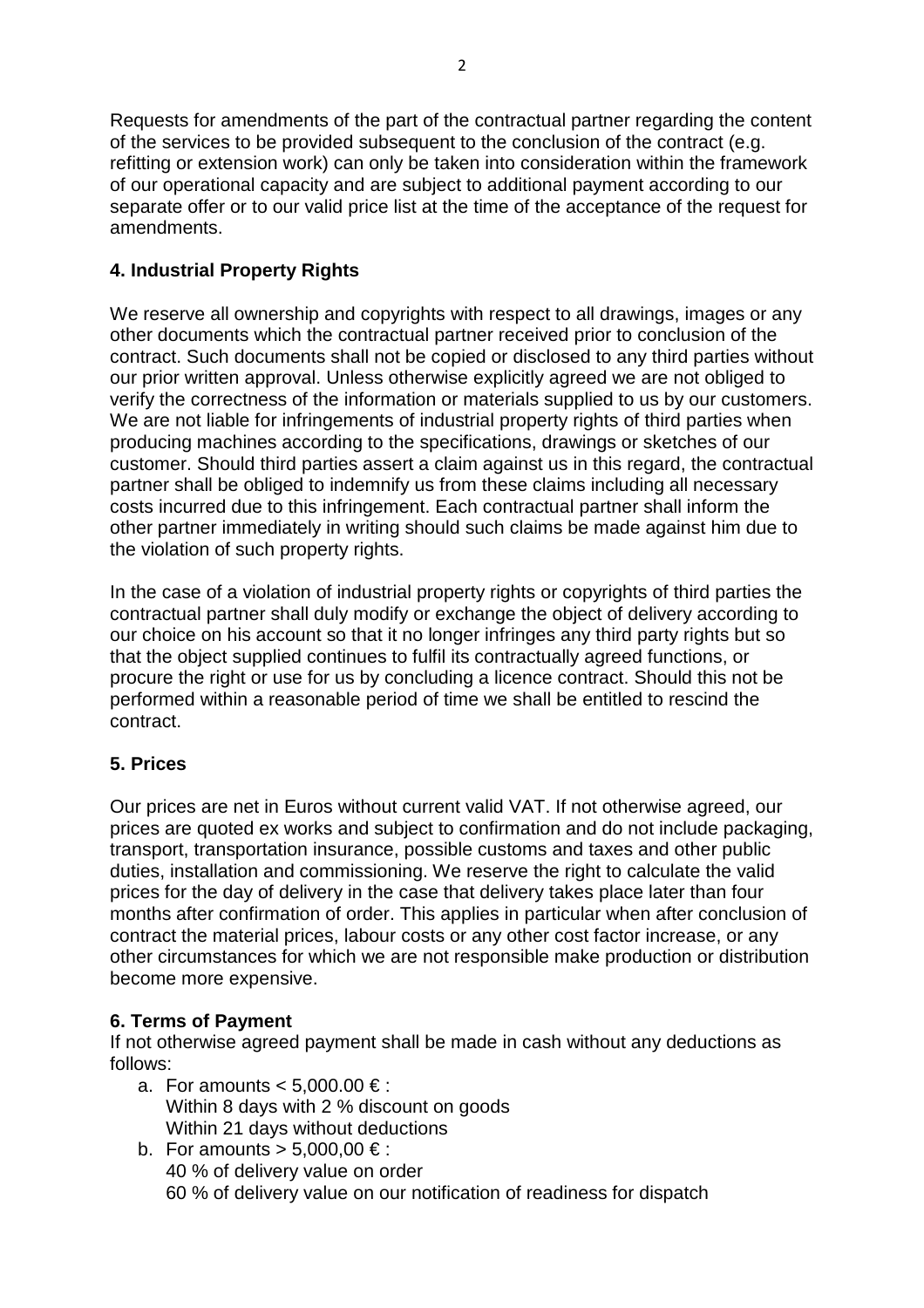### **7. Offsetting and Retention Rights**

The contractual partner is only entitled to offsetting and retention rights if his Counterclaims have been stated legally binding, undisputed or recognized by our company.

Cash payments shall only apply for cash payments and credit transfers. Should the purchaser be in default of payment we shall be entitled to demand default interest to the amount of 10 per cent over and above the base rate. We are entitled to prove higher damages due to the arrears and to enforce them. The proof that minor damage has been incurred remains reserved to the contractual partner. Should the contractual partner be in default of payment all other payments including deferred payments shall become payable immediately.

We are entitled to carry out or perform outstanding deliveries or services only against advance payment or a security deposit if after conclusion of the contract circumstances become known to him which considerably reduce the contractual partner's creditworthiness or on account of which the payment of our outstanding demands are put at risk.

### **8. Delivery Time, Part-Delivery**

Delivery time begins with the dispatch of the order confirmation; it shall be deemed met if the object of delivery has been shipped from works or the readiness for shipment has been advised by its expiry. Amendments in the content of performance agreed with the contractual partner lead to the abolition of agreed deadlines and times unless otherwise agreed in writing.

The fulfilment of our delivery obligation shall be conditional upon the timely and proper fulfilment of the partner's obligations, (e.g. timely receipt of agreed deposits, timely provision of documents, approvals, samples, raw materials, technical specifications of work pieces or work piece samples to be provided by the contractual partner). Our delivery deadline shall be extended appropriately on late or improper fulfilment of the partner's obligations or of our suppliers (e.g. industrial disruption, strike, delay in the delivery of raw materials etc.). We shall not be responsible for the above-mentioned circumstances even if they occur within an existing delay.

We are entitled to provide part-deliveries if completed units or independent single components are to be delivered and if the part-delivery is usable within the framework of the contractual stipulation of purpose.

### **9. Delivery with Installation**

If it has been contractually agreed that we should install the object of delivery at a place named by the contractual partner, the following applies:

All construction work (including energy supply) must be completed prior to the commencement of the installation in such a way that the installation can be started immediately after delivery and be completed without interruption. The purchaser must provide a dry, well-lit and lockable room for the storage of machine parts, material,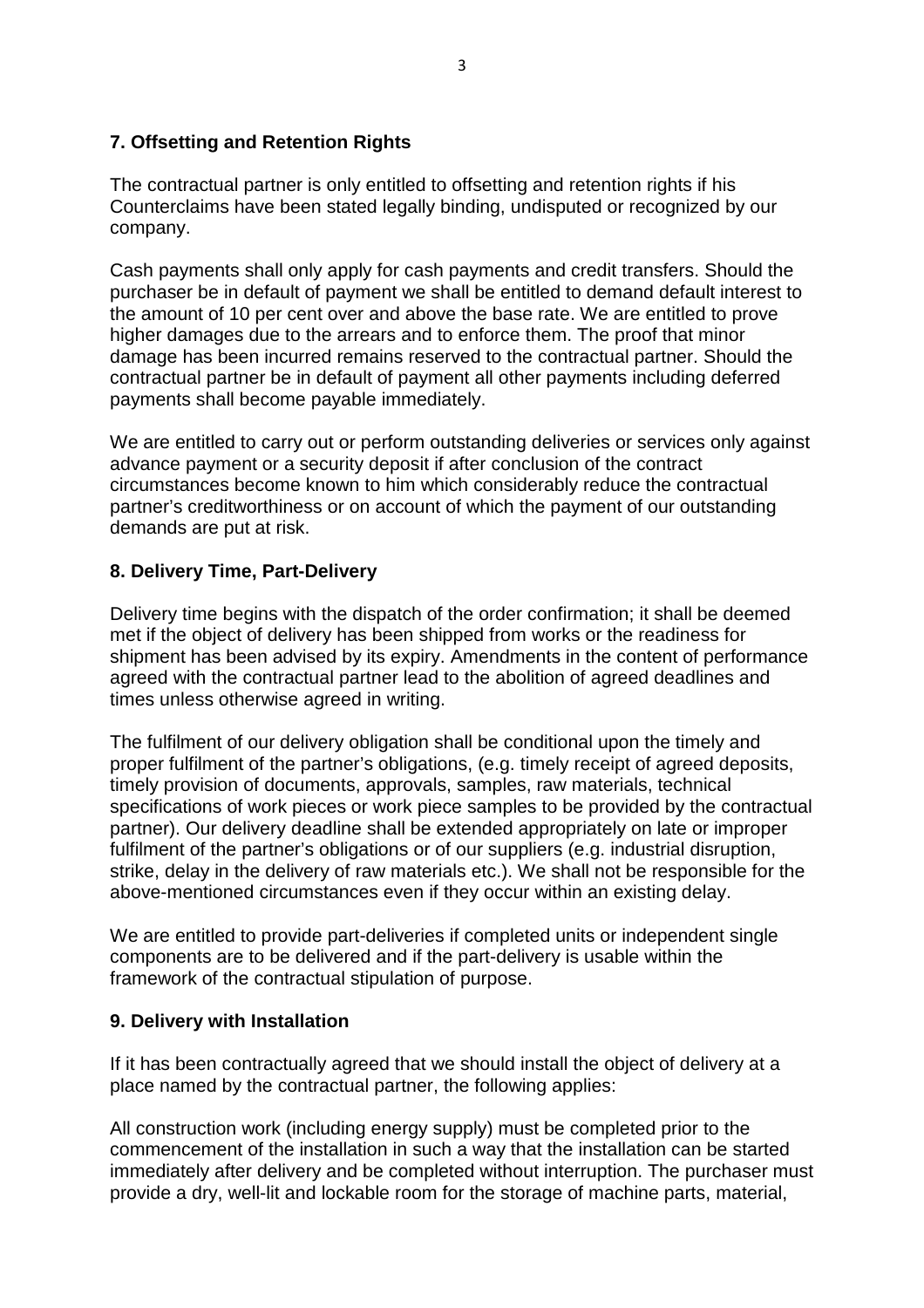tools etc. The contractual partner shall provide assistance staff for the installation and any other necessary devices needed for the installation and commissioning on his own account. Furthermore, he shall remunerate our deployed staff at the current valid daily rate at the time. For delays in installation point 8 paragraph 2 is relevant.

# **10. Delays in Delivery, Liability for Damages in case of Default**

Our liability for damages, regardless of the legal grounds, but in particular for impossibility, default, defective or false delivery, breach of contract, violation of obligations during contract negotiations and wrongful actions is limited accordingly in as far as they are subject to fault:

We are not liable for ordinary negligence by our government bodies, legal representatives, employees or other auxiliary persons; or as long as these violations do not breach an essential contractual obligation. Essential contractual obligations include the obligation to deliver and install in a timely fashion objects of delivery that are free of essential defects and advisory, protective, custodial and duty of care obligations that enable the contractual partner to use the item delivered in the contractually prescribed manner or whose purpose is to protect the lives and health of the partner's staff or to protect their property from considerable damage.

In so far as we are liable for damages this liability is limited to damages which the contractual partners on conclusion of the contract have foreseen as possible consequences of a breach of contract or by applying due care and attention should have been foreseen. Indirect loss and consequential damage due to defaults in the delivered object are only liable for compensation if such damage can be typically expected when used for its intended purpose.

In the case of our liability for simple negligence the liability to pay compensation for property damages and any further loss of assets resulting thereof shall be limited to an amount of 25% of the net delivery value even if this is a case of infringement of obligations essential to the contract.

If our performance is delayed after the due date the contractual partner may set us a reasonable deadline for delivery and after expiry of this additional deadline is entitled to withdraw from the contract. As long as the contractual partner has not declared his withdrawal we shall be entitled to fulfilment even after expiry of the deadline.

The contractual partner is obliged to take all immediate measures to reduce damages. Should he fall into default due to this obligation, we do not have to remedy any consequences of our default.

## **11. Storage Costs, Bearing Costs**

Should the contractual partner fall into default of acceptance or should the production time be delayed because the contractual partner does not fulfil his contractual obligations, or should the dispatch be delayed on request of the contractual partner, any storage costs incurred will be charged to him at a half per cent of the invoice amount for each week or part thereof. The contractual partner has the possibility to prove lower costs. In such a case, the risk of accidental loss or deterioration of the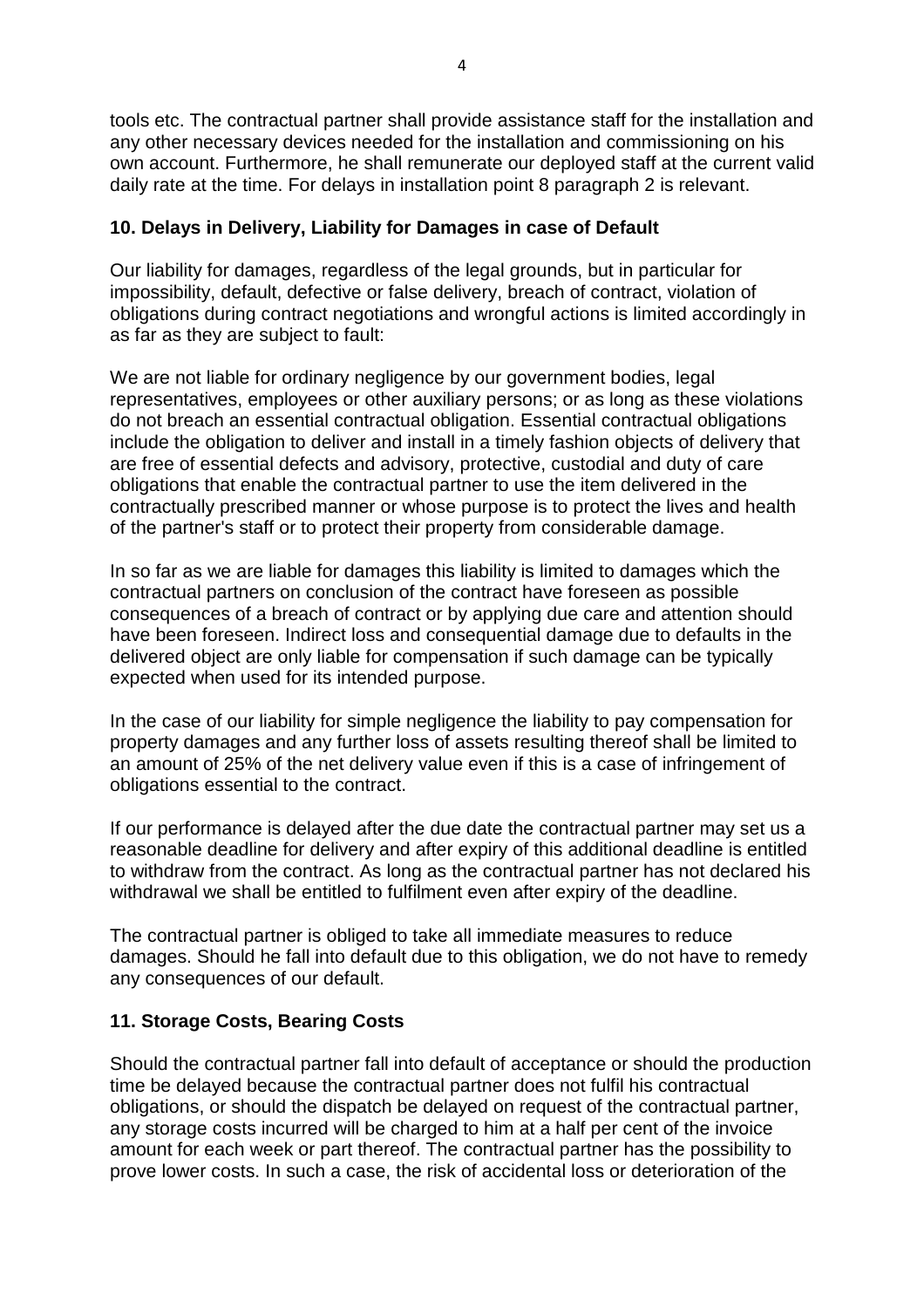object of delivery will pass to the contractual partner at the moment in which his delay in acceptance commences.

# **12. Place of Fulfilment, Shipping, Packaging, Risk Transfer, Acceptance**

Place of fulfilment for all obligations under the terms of this contractual agreement is Altlay unless otherwise determined.

Shipping shall always take place ex-works at the cost and risk of the contractual partner also when delivery is performed with contracted vehicles. The form of packaging and delivery is subject to our discretion. Packaging is charged at cost price. On request of the contractual partner the shipment will be insured by us against breakage, transport, and fire and water damage.

The risk shall pass at the latest with the transfer of the object of delivery (whereby the commencement of the loading process is decisive) to the forwarder, carrier or any other third party performing the shipping or to our contractual partner. This will also apply when part-deliveries take place or if we have accepted any other services (e.g. shipping or installation. If the shipping or transfer is delayed as a result of circumstances the cause of which lies with the contractual partner, the risk shall be transferred to the contractual partner from the day on which the object of delivery is ready to ship and we have notified the contractual party to this effect.

In as far as acceptance should take place, the item is considered to be accepted when

- Delivery, and in as far as we are obliged to fulfil installation, and installation have been completed,
- We have called upon the contractual partner to accept,
- Twelve working days have passed since the delivery or installation or the contractual partner has begun using the item,
- The contractual partner has refused to acceptance of delivery for another reason than a defect reported to us which makes use of the item impossible or significantly affect use thereof.

# **13. Reservation of Ownership**

We retain title of ownership to the delivered goods until the purchase price has been paid in full and until any and all future existing claims from the business relationship with our contractual partner have been paid. Should the value of the existing securities covered by the title of ownership exceed our secured claim by more than 20 %, we will release objects of delivery (on request of our contractual partner) at our own discretion.

Delivered items may neither be pledged nor given in security without our agreement until full payment has been made. Should a resale take place then only subject to property rights. Processing or reshaping will always be performed for us as manufacturer, but without any obligation. Should our ownership cease by combination it is herewith agreed that our contractual partner herewith assigns us a share according to the value of the partial ownership of the resulting uniform item.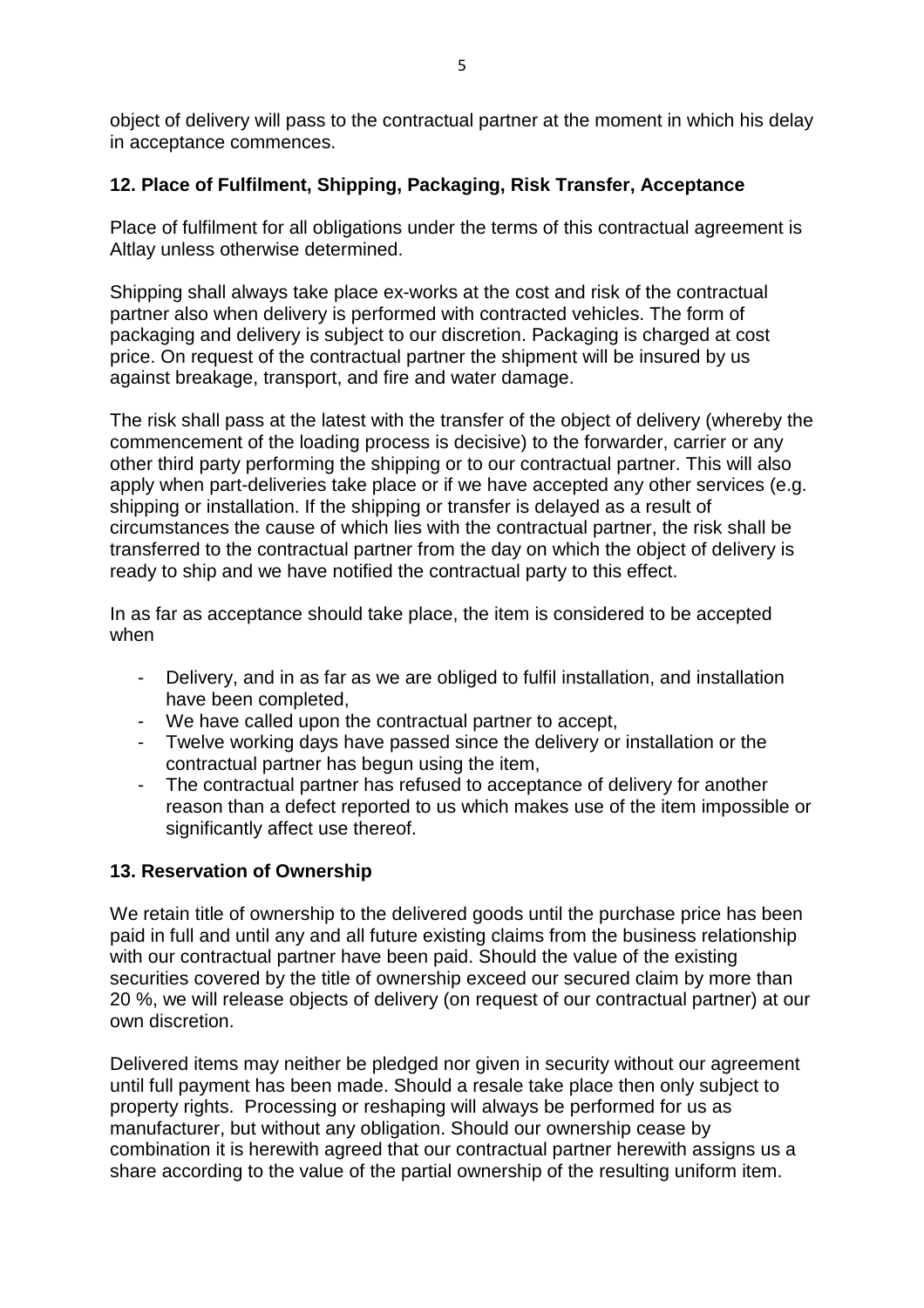It is understood that the contractual partner assigns to us all claims due to his acquirers arising from any resale and in particular payment of the buying price. The contractual partner must inform us immediately if any third party claims the retained goods and in particular if seizure takes place. Costs arising for us from the measures to be taken to eliminate intervention, especially any intervention proceedings shall be borne by the contractual partner in as far as these could not be recovered from the counterparty. The contractual partner is obliged to send us, on our request, a list of the remaining retained goods, their whereabouts and a list of claims of the garnishees and copies of all invoices. The assertion of the right of retention as well as the seizure of the delivered item by us shall not count as withdrawal from the contract.

### **14. Warranty, Liability for Material and Title Defects**

The warranty period for newly produced items shall be one year starting from the transfer of risks.

Used items shall be sold as seen. The respective status shall be deemed in conformity with the contract. Any warranty is explicitly excluded except in the case of deliberate and gross negligence.

Exceptions apply, in the event of title defects existing in an in rem right of a third party, on the basis of which the third party can demand return of the item. The legal warranty period applies in the case of deliberate and gross negligence in the case that we have maliciously concealed defects or that we have accepted an explicit durability and quality warranty in writing.

The delivered objects shall be carefully examined immediately after delivery to the client or to the third party named by him. They count as being accepted if we do not receive a written defect complaint concerning obvious defects or any other defects which were recognizable on immediate, careful examination, within seven working days after delivery of the object, or otherwise within seven working days after discovery of the defect or any earlier point in time at which the defect became obvious to the contractual partner during normal use of the object without further inspection. The faulty item must be returned to us freight prepaid on our request. In the event of a justified complaint we will reimburse the costs of the cheapest shipping method. This does not apply when the costs increase because the delivered object is situated at another place other than at the place of approved use. There is no warranty on defects which have not been timely reported.

We are entitled to choose whether to rectify faults or to deliver flawless goods within a reasonable period of time. We are entitled to perform such modifications on the goods which have become necessary due to the defects as long as the contractual performance is not significantly changed.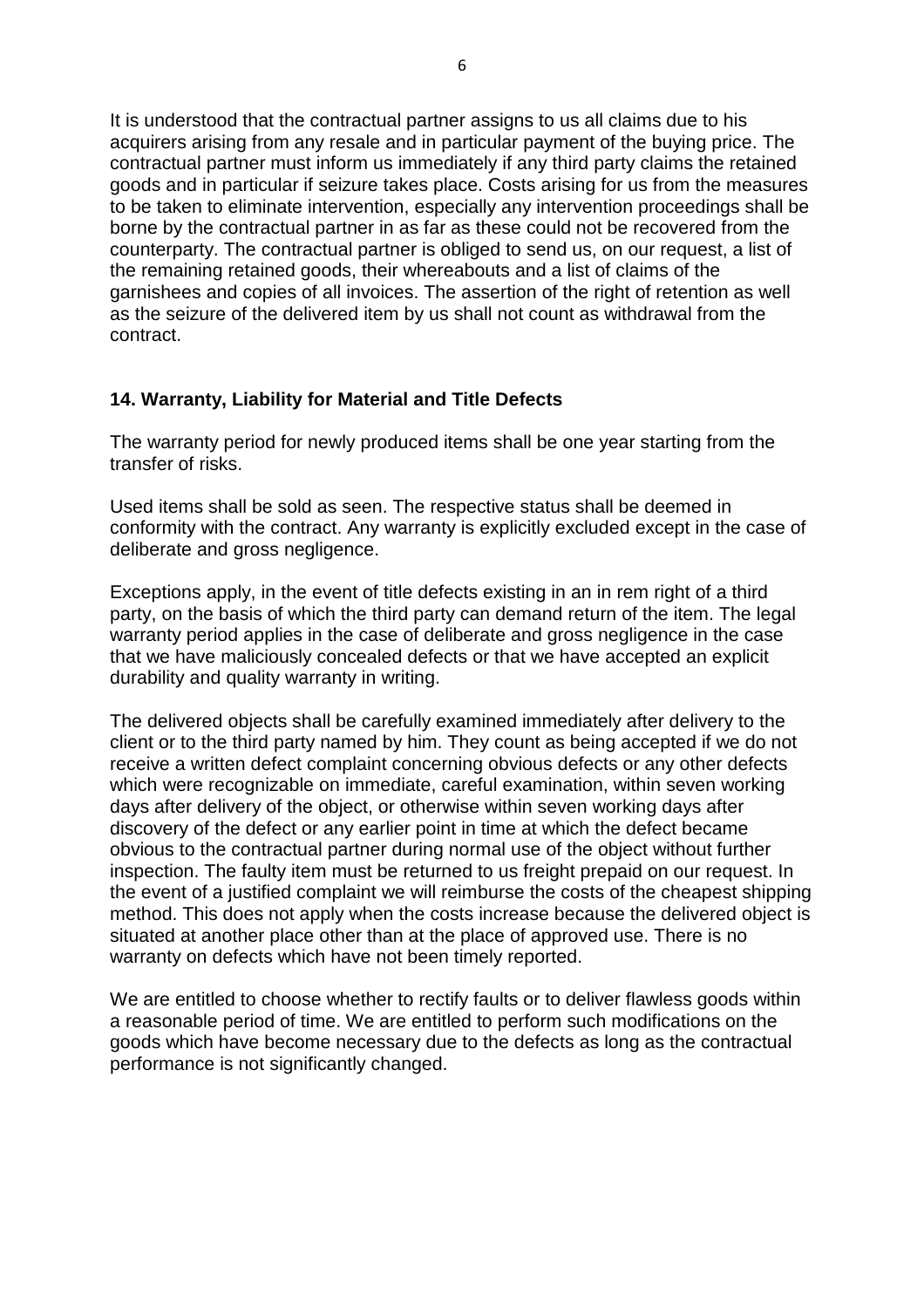Machines or machine parts which we exchange, repair or replace within the framework of warranty are not subject to any special warranty. The warranty for the rendered replacement shall end with the expiry of the warranty period for the originally delivered goods.

The parties are in agreement that possibly more than two modification attempts for the elimination of defects may be necessary owing to the complexity of the goods. If the rectification of defects fails finally, the contractual partner can demand a reduction in price according to legal stipulations or may withdraw from the order in question. Withdrawal from the order is excluded if only negligible impairment of the value or the usage of the goods exists, as well as in the case that the contractual partner is in default of acceptance or is predominantly responsible for the defects himself.

As long as the contractual partner has not declared his withdrawal to us we are entitled to fulfilment even after expiry of any possible deadlines.

Possible claims for damages and for reimbursement of expenses on the part of the contractual partner are limited to the compensation of such damages or expenses which are typically foreseeable – except in the case of deliberate or gross negligence.

Should it be proven that no warranty claim exists the contractual partner shall remunerate our performed services according to the respective general valid prices at the time of the performance.

The liability for defects does not cover natural wear and tear (wear parts excluded) nor does it cover damages which result from incorrect handling or excessive usage on the part of the contractual partner. Modifications or repairs which are made by the contractual partner or third parties without our prior written approval forfeit any claims to warranty.

The contractual partner is obliged to undertake repairs according to our instructions to a reasonable extent.

If the contractual partner is in default of payment we will be released from any obligation to warranty service for the length of the default.

### **15. Reservation of Right of Withdrawal**

In the case of unforeseen events as well as in the case of an impossibility of contractual execution subsequently ascertained we shall be granted the right to withdraw from the contract either in part or entirely. Should it become known to us that after conclusion of the contract the contractual partner is in difficult financial circumstances, we may demand securities for performing services or withdraw from the contract taking into account any expenses incurred.